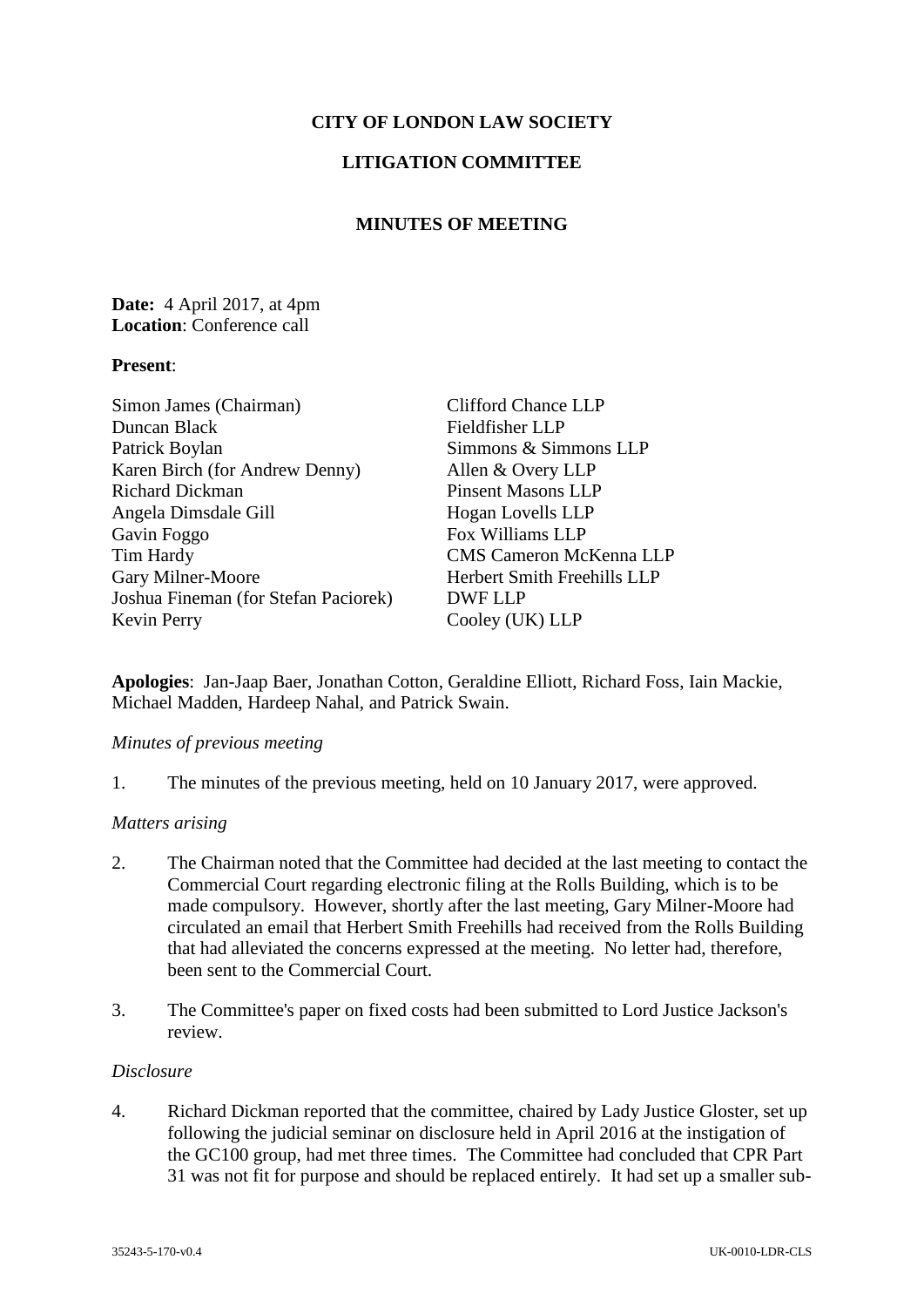group to consider in greater detail how that should be done, which had led to the proposals, dated 27 February 2017, circulated to the Committee. Comments were being invited from various interested parties, including the Committee, on the proposals. In due course, there would also be a formal consultation and a pilot of whatever came out of that consultation.

- 5. The Committee decided to offer comments on the proposals. Comments made included:
	- (a) The Committee applauded the attempt to concentrate disclosure on the important issues, and recognized that producing alternatives to the current system that would work fairly and more cheaply was difficult. Disclosure was expensive, but it was one of the factors that led parties to litigate in England.
	- (b) Many of the concepts used were new and hard to apply (eg documents with a "direct relationship" with the Core Issues or of "probative value"), and could lead to satellite litigation. Requiring the parties to take difficult, potentially subjective, judgments as to whether a document was required to be disclosed would increase costs rather than reduce them (eg assessing whether a document was likely to be of probative value could not be left to a tier 1 reviewer).
	- (c) The proposals were likely to lead to more front-loading and, potentially, higher costs.
	- (d) Placing control over disclosure more in the hands of the judiciary, diminishing party autonomy, was not necessarily the appropriate route. Further, if the parties agreed on what disclosure was appropriate, whether in a dispute resolution clause in a contract or subsequently, it was not clear why the court should overrule their agreement, save perhaps in extreme cases.
	- (e) If a case went through a full pre-action protocol procedure, the parties were meant to provide significant documents at that stage. Basic disclosure might not be very different. Similarly, documents had to be produced at the outset in a Part 8 claim.
	- (f) A pilot in the courts in the Rolls Building would be a very wide pilot, perhaps too wide.
	- (g) The preparation of a list of Core Issues (in addition to the List of Issues required in the Commercial Court?) was bound to be contentious since the List would have important consequences. It risked increasing costs rather than reducing them. Experience showed that reforms which, for laudable reasons, added extra steps to litigation procedure tended to increase costs rather than reduce them.
	- (h) Generally, reducing the size of the data set would reduce the cost of disclosure. But if the reforms retained the same size of data set but added a subjective test for disclosure, the cost was likely to increase.